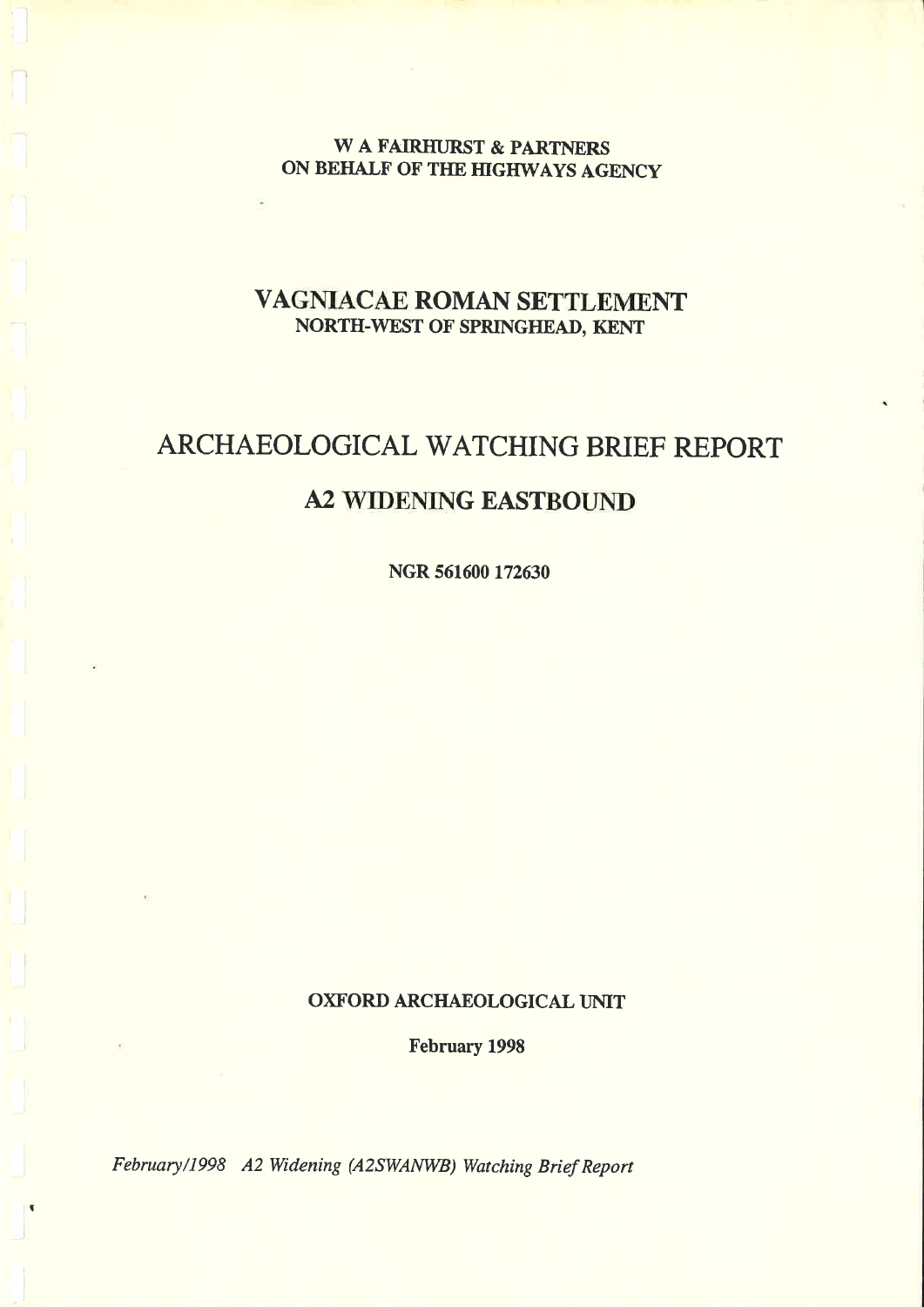#### W A FAIRHURST & PARTNERS ON BEHALF OF THE HIGHWAYS AGENCY

### VAGNIACAE ROMAN SETTLEMBNTNORTH-WEST OF SPRINGHEAD, KENT

# ARCHAEOLOGICAL WATCHING BRIEF REPORTA2 WIDENING EASTBOUND

NGR 56L600 172630

#### OXFORD ARCHAEOLOGICAL UNIT

February 1998

February/1998 A2 Widening (A2SWANWB) Watching Brief Report  $\iota$  and  $\iota$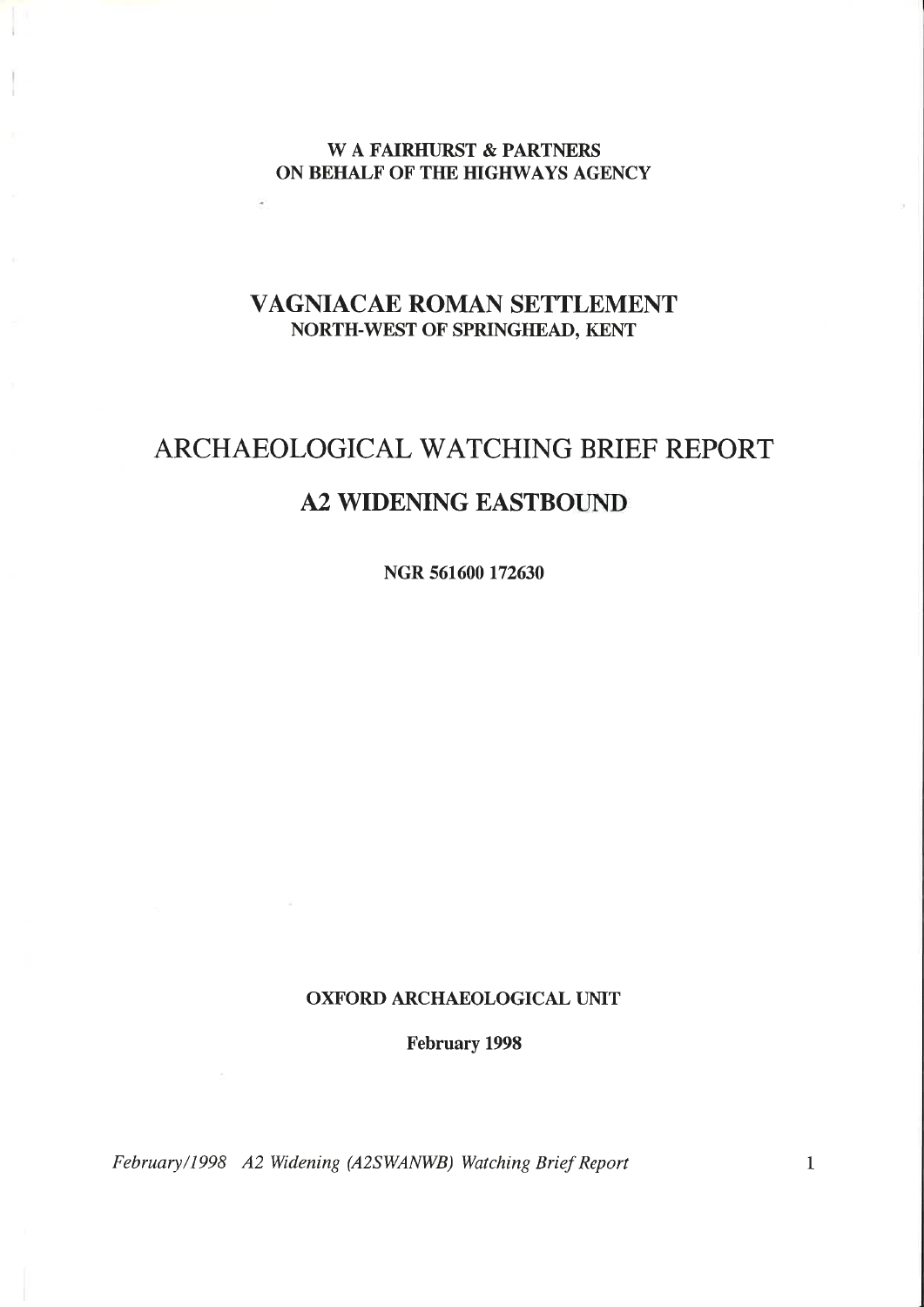#### **TABLE OF CONTENTS**

#### **TABLE OF FIGURES**

#### **FIGURE 1 : SITE LOCATION MAP**

**FIGURE 2 : TRENCH PLAN** 

**FIGURE 3 : SECTIONS 1 AND 2** 

 $\sim 10^{-11}$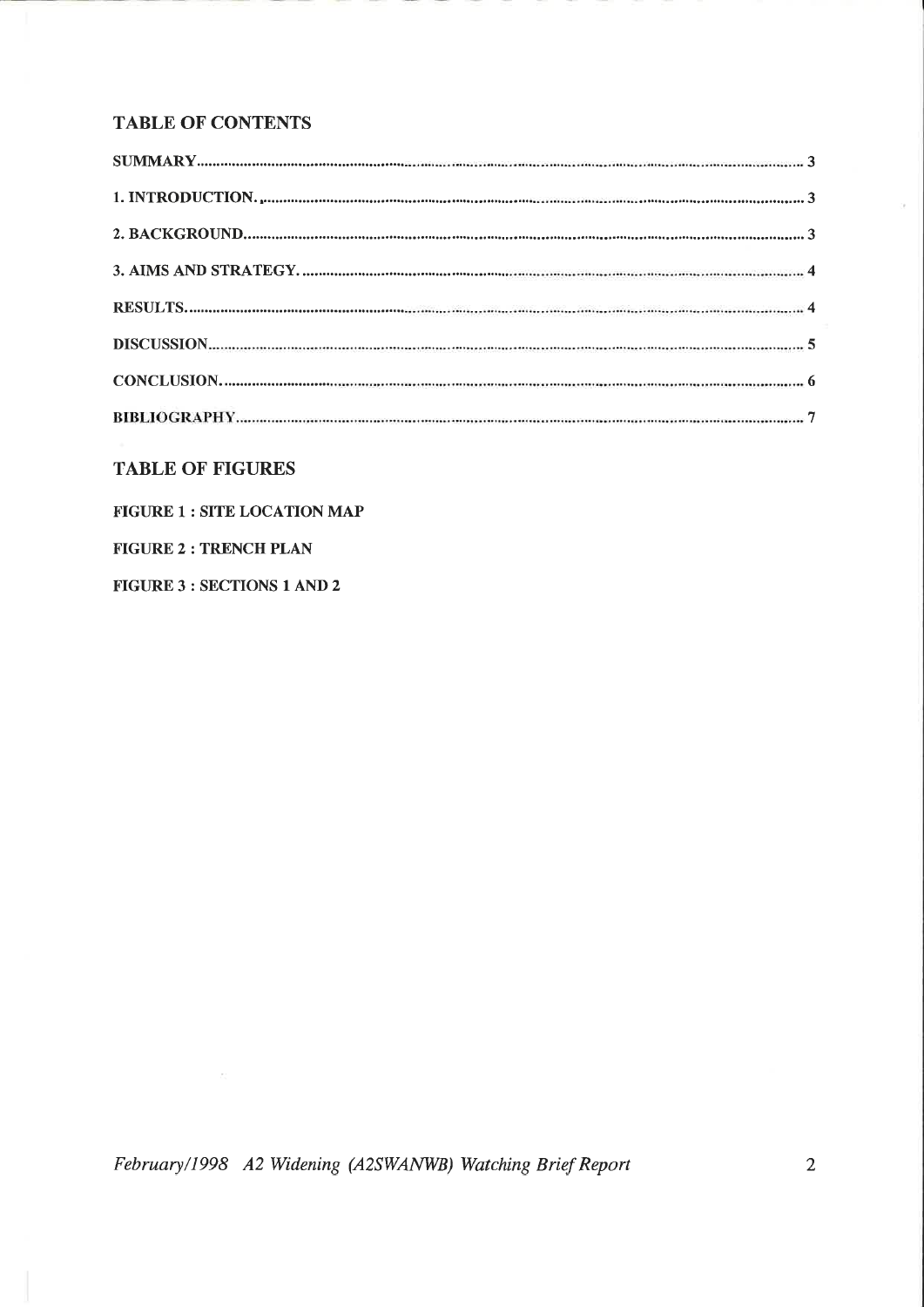#### Summary

In June 1997 the Oxford Archaeological Unit (OAU) conducted an archaeological Watching Brief during road widening operations on the A2 atthe point at which it passes to the north of the Scheduled Ancient Monument of Springhead Roman Town. The work consisted of the excavation of a drainage channel to a depth of 2m and the construction of a pavement, which layparallel and to the north of the drainage channel, to a depth of 1m. No archaeological layers were disturbed or damnged during any of the construction activities conducted in the central reservation. At its eastern end the drainage channel revealed the top of a possible, although apparentlyheavily disturbed Roman layer. This deposit may suggest that extant archaeological deposits exist both here and to the east of the area monitored.If such remains exist it would appear that they have been sealed by at least  $2m$ of modern mnke-up and post-Roman ploughsoil.

#### 1. Introduction.

The watching brief was undertaken on behalf of W. A. Fairhurst  $\&$  Partners, acting for the Highways Agency, on the advice of the Oxford Archaeological Unit, as the site is located inan area of extremely high archaeological potential, and close to the edge of the Scheduled Ancient Monument (SAM) itself (fig. 1). The work consisted of the excavation of a drainage channel to a depth of 2m and the construction of a pavement, which lay parallel and to the north of the drainage channel, to a depth of lm. The drainage channel was excavated andobserved from 4/6/97 until 13/6/97, and the gullies from 19/6/97 to 2/7/97. The pavement construction trench was supervised from 19/6/97 until deemed unnecessary on 2/7/97.

#### 2. Background.

The A2 at this point passes just to the north of the Scheduled area of Springhead Roman Town (SAM Kent 158). Observations and excavations during the construction of the originalA2 (now the eastbound carriageway) in the 1920's and of the westbound carriageway in the 1960's revealed considerable evidence of substantial stone built buildings, roads andassociated features and suggested that the A2 may pass through the centre of the Roman town. In March 1997 the OAU was commissioned to undertake a desk-based assessment of the possible archaeological implications of the proposed road widening activities. This report(OAU I997a) concluded that, although the area of the central reservation had probably been heavily disturbed during the two phases of road construction, the possiblity remained that the area contained previously undisturbed archaeological deposits which would be affected by the proposed road widening. It was therefore recommended that an archaeological Watching Briefbe carried out during all intrusive activities associated with the road widening.

February/1998 A2 Widening (A2SWANWB) Watching Brief Report  $\frac{3}{3}$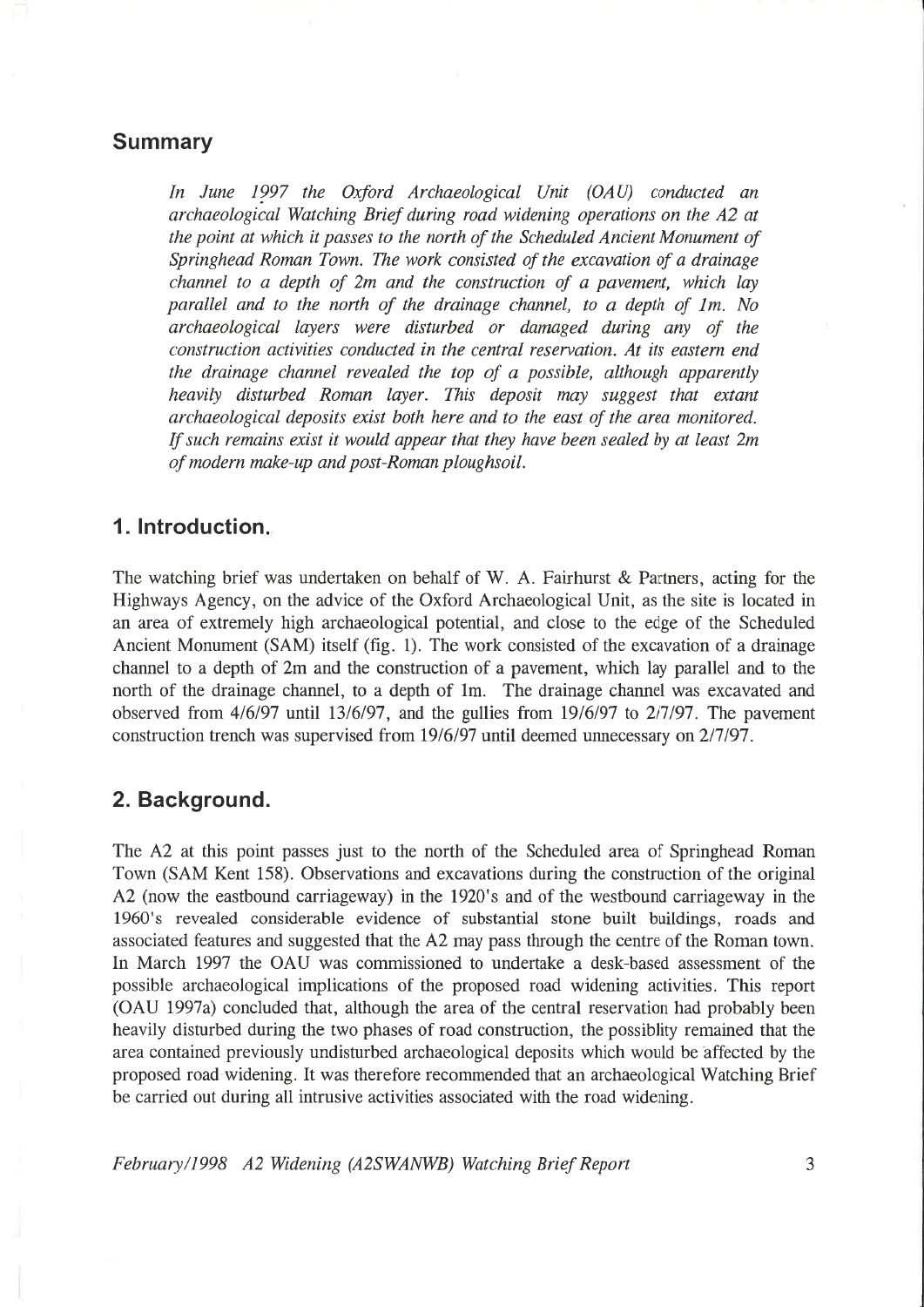#### 3. Aims and Strategy.

The watching brief was conducted during all intrusive works connected with the excavation of a pipe drainage trench and connecting gullies, and the pavement construction, which might disturb or destroy archaeological features. The excavation of the drainage trench was monitored, trench sections were examined for archaeological features and spoil heapsinspected for finds. Two sections of the trench were excavated under archaeological supervision, numbered 'Trench 1' and 'Trench 2' (fig. 2). Trench 1 was excavated to a length of 140m leaving a segment of 70m between them which was, unfortunately, excavated without supervision. The trenches were a uniform 0.6m wide and 2m deep. Surface drains were added at 70m intervals, necessitating the excavation of 2m square pits to a depth of 2.5m on the same alignment as the trenches (fig. 2). Connecting gullies were excavated at approximately 10m intervals, though this varied somewhat to the east of Trench 2.

The pavement construction consisted of a 4-5m trench which ran parallel with the drainagetrench, 2m to the north, and was 0.6-1m deep. This was observed from west to east until all of the area not observed during the excavation of the drainage channel had been supervised (ending parallel with the west end of Trench 2). Within the constraints imposed by Health and Safety considerations the deposits exposed in section were cleaned, inspected and recorded in section and by colour slide and black and white print photography. Written records were alsomade on proforma sheets.

#### Results.

The western end of the drainage channel (Trench 1) was situated on a stretch of the A2 in a cutting. The drainage channel was excavated to a uniform depth of 2m and was 0.6m wide.Two layers were encountered and these are illustrated, in sketch form, on Section 2 (Fig. 3). Layer 1, was a 50cm deep layer of modern dumped topsoil which contained Roman, medieval and post-medieval pottery and a roman coin. This overlay layer 5 which consisted of sterile yellow/brown silt, This layer was excavated to a depth of 1.5m and was not bottomed. Bothdeposits were cut by modern services.

The eastern end of the drainage channel (Trench 2) was also excavated to a uniform depth of 2m and was 0.6m wide . This channel revealed a dark brown silty loam deposit (4) in the most easterly 5m of its length. This layer contained Roman tile and fragments of limestone mortar and chalk. This deposit was not intruded into and was, therefore, not excavated,although a sample of the aforementioned finds were recovered. Overlying this deposit was a further dark brown silty loam (3), containing 2% pea gravel with a depth of 0.6m, within which was found a post-medieval cast iron plough tip. This layer was sealed by a deposit ofyellow/light brown clay (2) with 5% pea gravel and a depth of 0.75m with no finds. This was overlain by layer 1, as described above. Contexts (1) and (2) were cut by modern serviceswhich did not require archaeological recording.

February/l998 A2 Widening (A2SWANWB) Watching Brief Report 4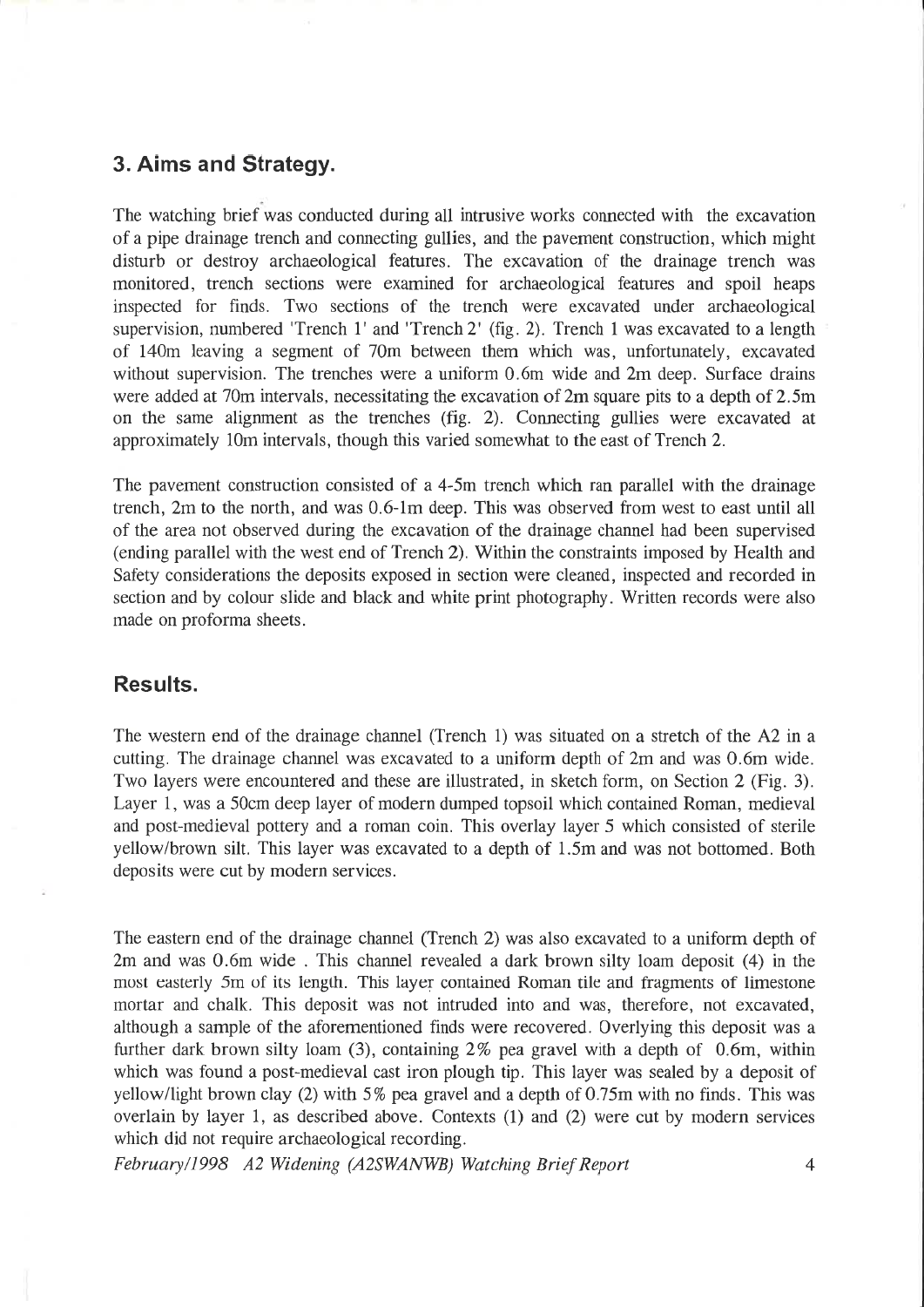Trench 2 terminated at NGR 561665E/172605N). It had originally been intended to extend this feature for a further 50m to the east but site investigations revealed an existing drainagetrench on the same alignment and this was re-used. The final 50m of this feature therefore had no archaeological impact. The shallow gullies excavated to connect the old and new pipeswere supervised and were found to be devoid of archaeology.

The area between Trenches 1 and 2 (see Figure 2), which was not monitored during the cutting of the drainage channel, was observed through the excavation of the gullies and the widening of the carriageway. Redeposited topsoil (1) overlying made up ground ( layers 2 and<sup>5</sup>and mixtures thereof) was observed in every case. No other deposits were encountered. The pavement construction was restricted to a maximum depth of lm. This resulted in only the removal of the previous modern road surface and underlying make up. Where this make up layer was entirely removed, it was underlain by modern made up ground deposits (5) and (2). The pavement construction was archaeologically monitored from NGR561410E/172690N to NGR 561565/172650 without any archaeological deposits being encountered. The decision was then taken to halt the Watching Brief at this point as theconstruction activities did not appear likely to encounter archaeological deposits.

#### Discussion.

Trench 1 was located entirely in a cutting, which had removed all archaeological layers, Twolayers were encountered. Layer 5, a sterile silty layer was interpreted as a layer of dumped silt or made up ground. This was sealed by Layer 5, which was interpreted as a layer of redeposited plough soil, which contained Roman, medieval and post-medieval pottery. Theprovenance of this layer of ploughsoil was impossible to ascertain.

To the east of Trench 2 the natural ground surface appeared to slope away and the road had been brought up to grade by the dumping a layer of clay (layer 2). This layer sealed a Dark brown silty loam (layer 3). This layer, which contained a post-medieval cast iron plough tip, was interpreted as a buried modern or post-medieval ploughsoil. This sealed a fairly compactlayer of dark brown silty loam which contained fragments of Roman tile, chalk and mortar. Very little of this layer was revealed and it was not disturbed by the pipetrench. Its significance is therefore uncertain. The presence of Roman material and building debriswithin it may suggest that it represents a Roman demolition layer or an area of disturbed Roman deposits, although it would also appear possible that it merely represents the top of a later layer containing re-deposited Roman material. To the east of this point the new drain was sited in an existing drainage channel and the excavation of a drainage channel, whichmay have helped to clarify this point, was found to be un-necessary.

February/1998 A2 Widening (A2SWANWB) Watching Brief Report  $\tau$  5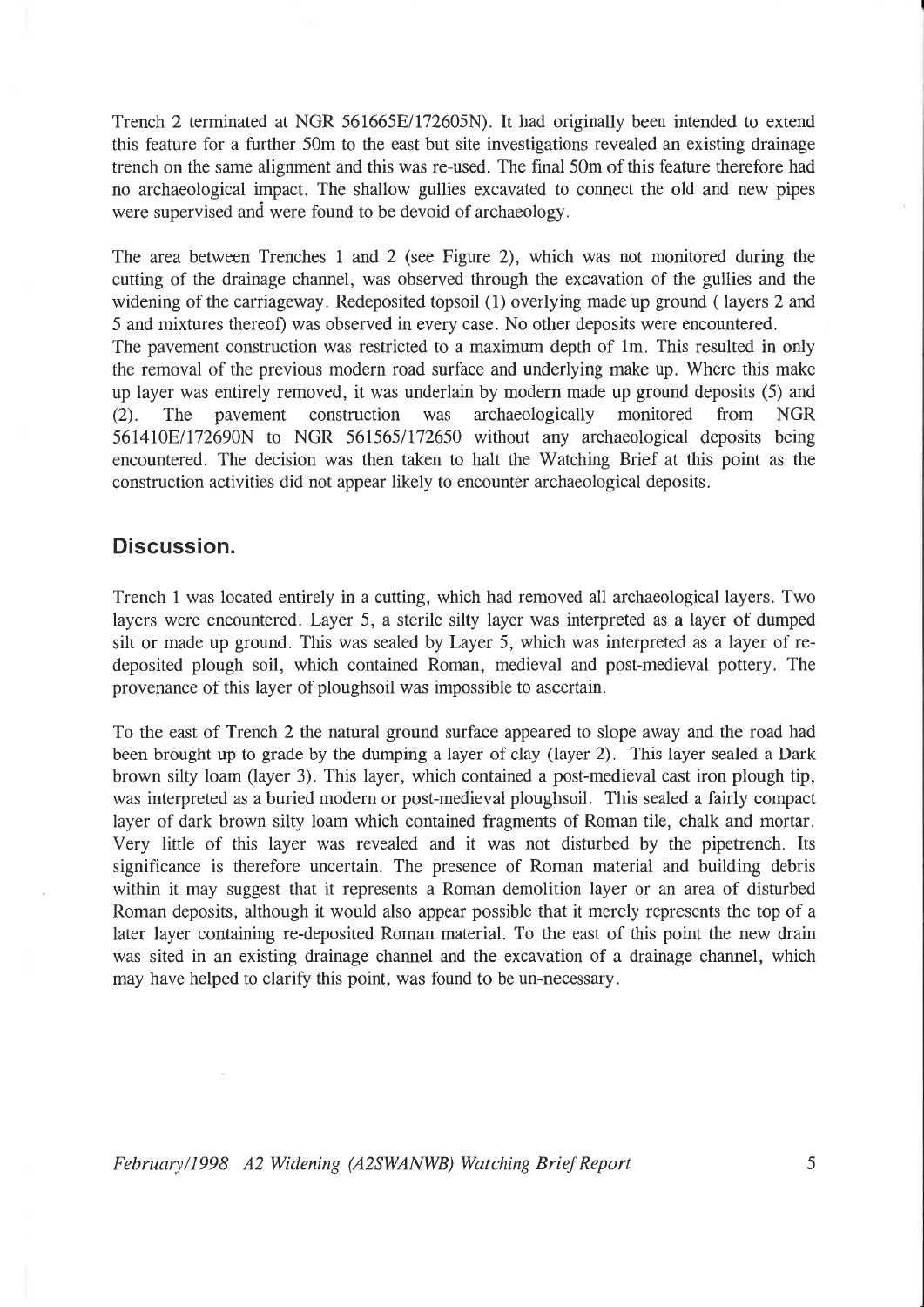### Gonclusion.

No archaeological layers were disturbed or damaged during any of the construction activities conducted in the central reseruation. The construction activities can be divided into two parts:the pavement and gully construction never extended below a depth of 1m and had no archaeological impact at all. The drainage channel extended to a depth of 2m and, at its eastern end, revealed the top a possibly Roman deposit. This deposit may suggest that extant archaeological deposits exist both here and to the east of the area monitored. If such remains exist it would appear that they have been sealed by at least 2m of modern make-up and post-Roman ploughsoil.

Mark Gocher**OAU** February/1998

February/1998 A2 Widening (A2SWANWB) Watching Brief Report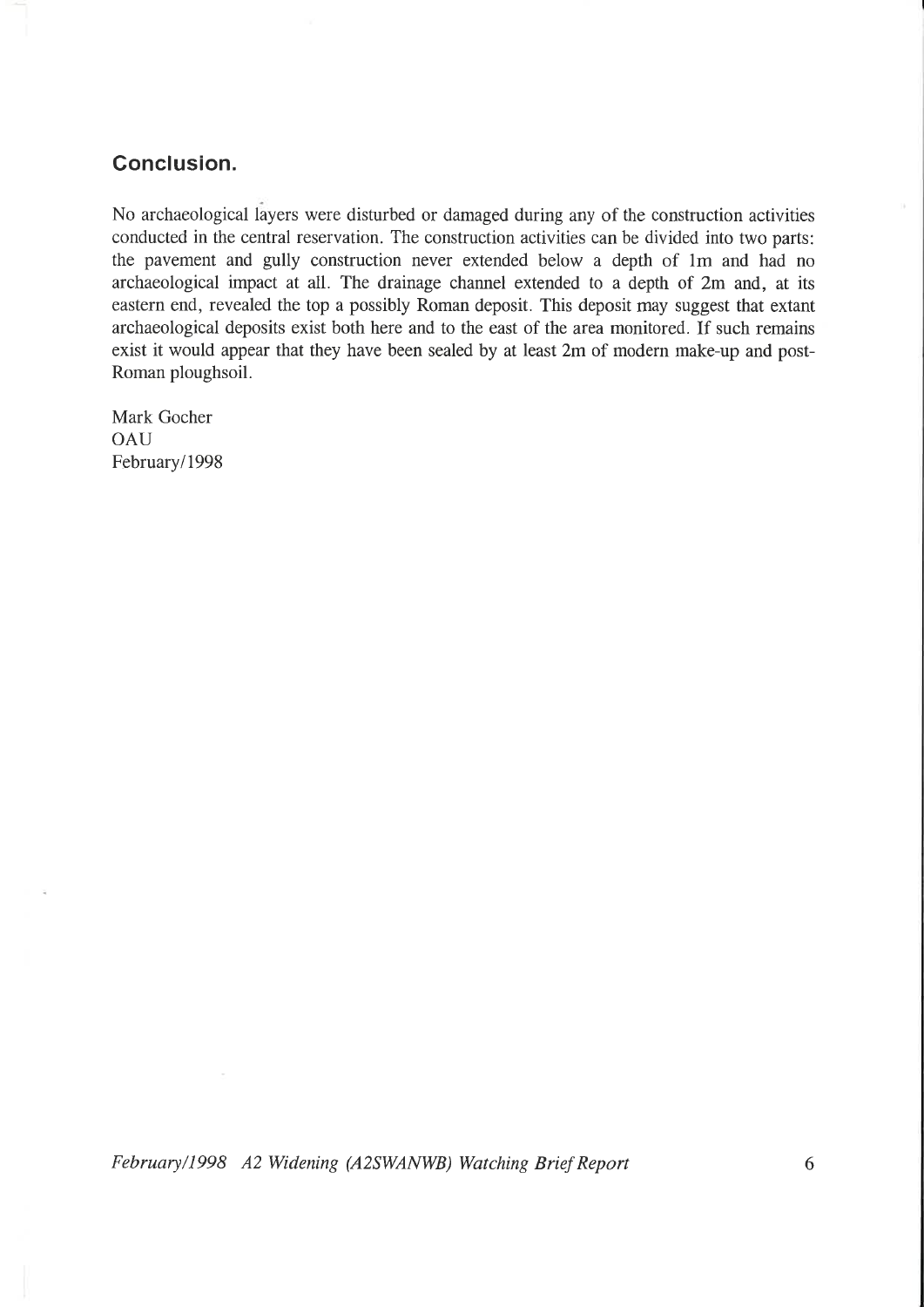# Bibliography.

| Harker S R $(1980)$ | 'Springhead - A brief re-appraisal' in Rodwell W (1980) 'Temples, r<br>churches and religion: Recent research in Roman Britain', BAR British<br>Series 77, 285-8. |
|---------------------|-------------------------------------------------------------------------------------------------------------------------------------------------------------------|
| OAU (1994)          | Channel Tunnel Rail Link: Assessment of Historic and Cultural<br>Effects, Final Report Vols 1-4. November 1994.                                                   |
| OAU (1997)          | A2 Widening, Swanscombe, Kent, Archaeological Desk-Top<br>Assessment, April 1997.                                                                                 |
| OAU (1997)          | Vagniacae Roman Settlement and Temples, East of Springhead,<br>Kent, Archaeological Watching Brief Report. May 1997.                                              |

February/l999 A2 Widening (A2SWANWB) Watching Brief Report

ò.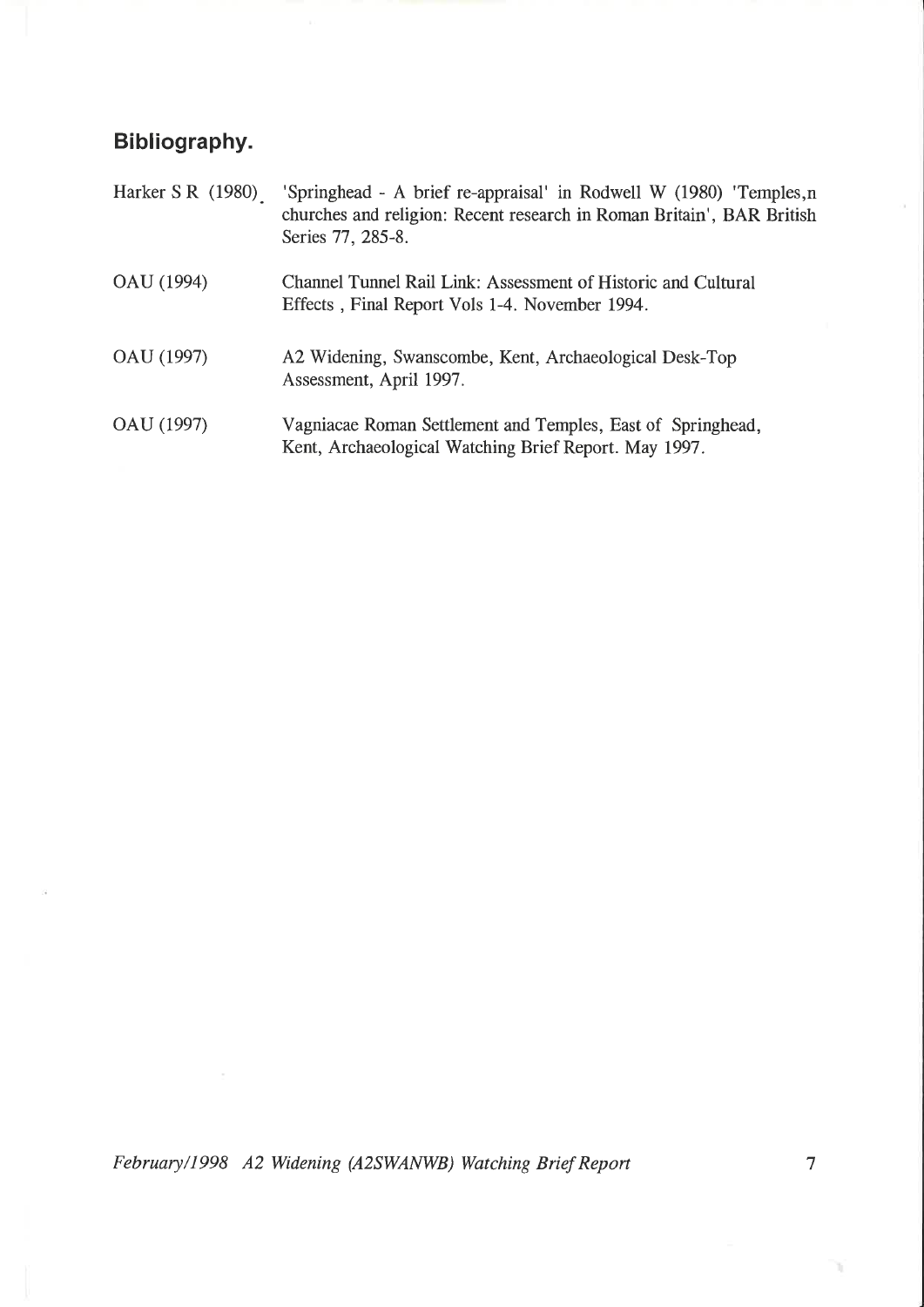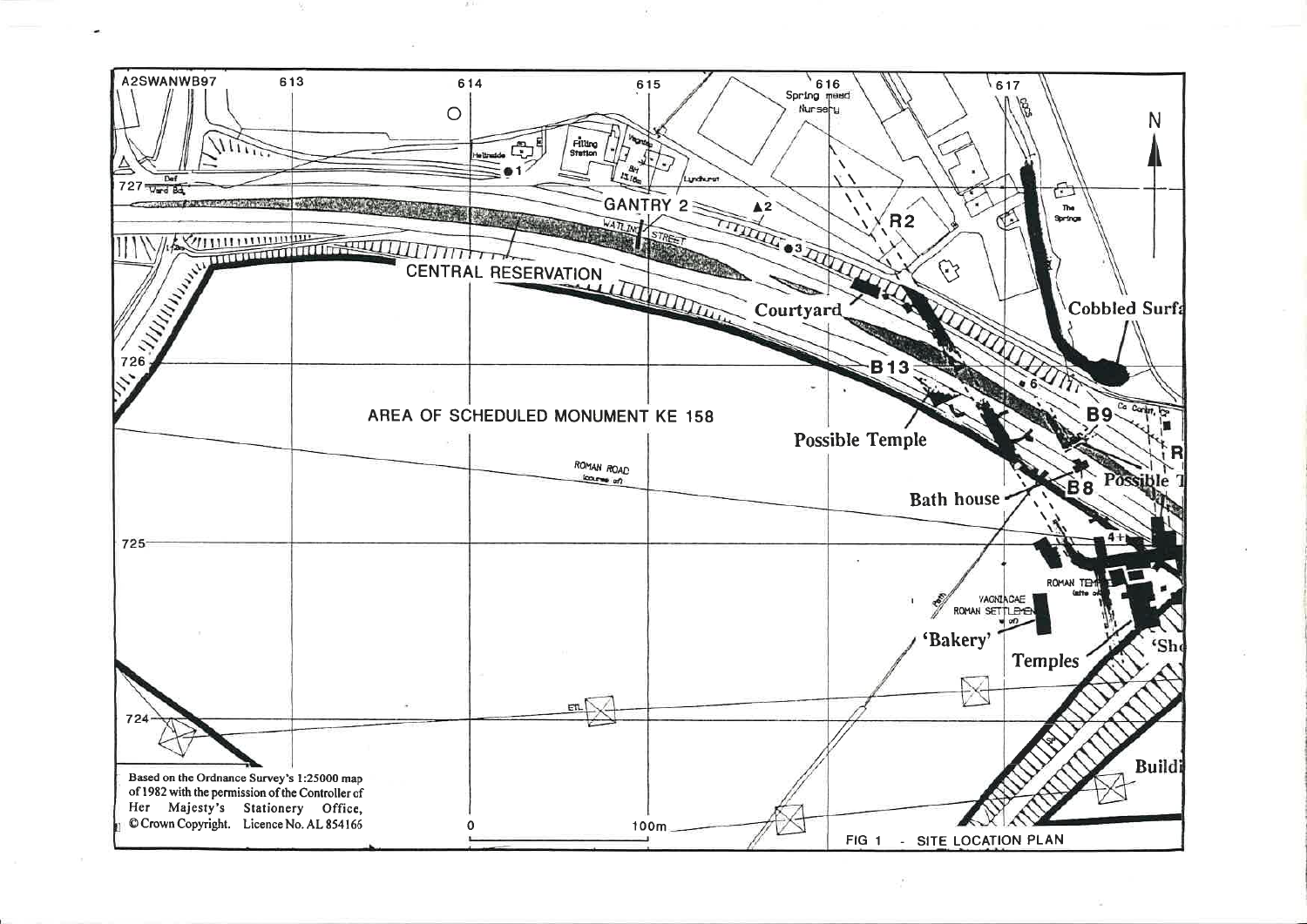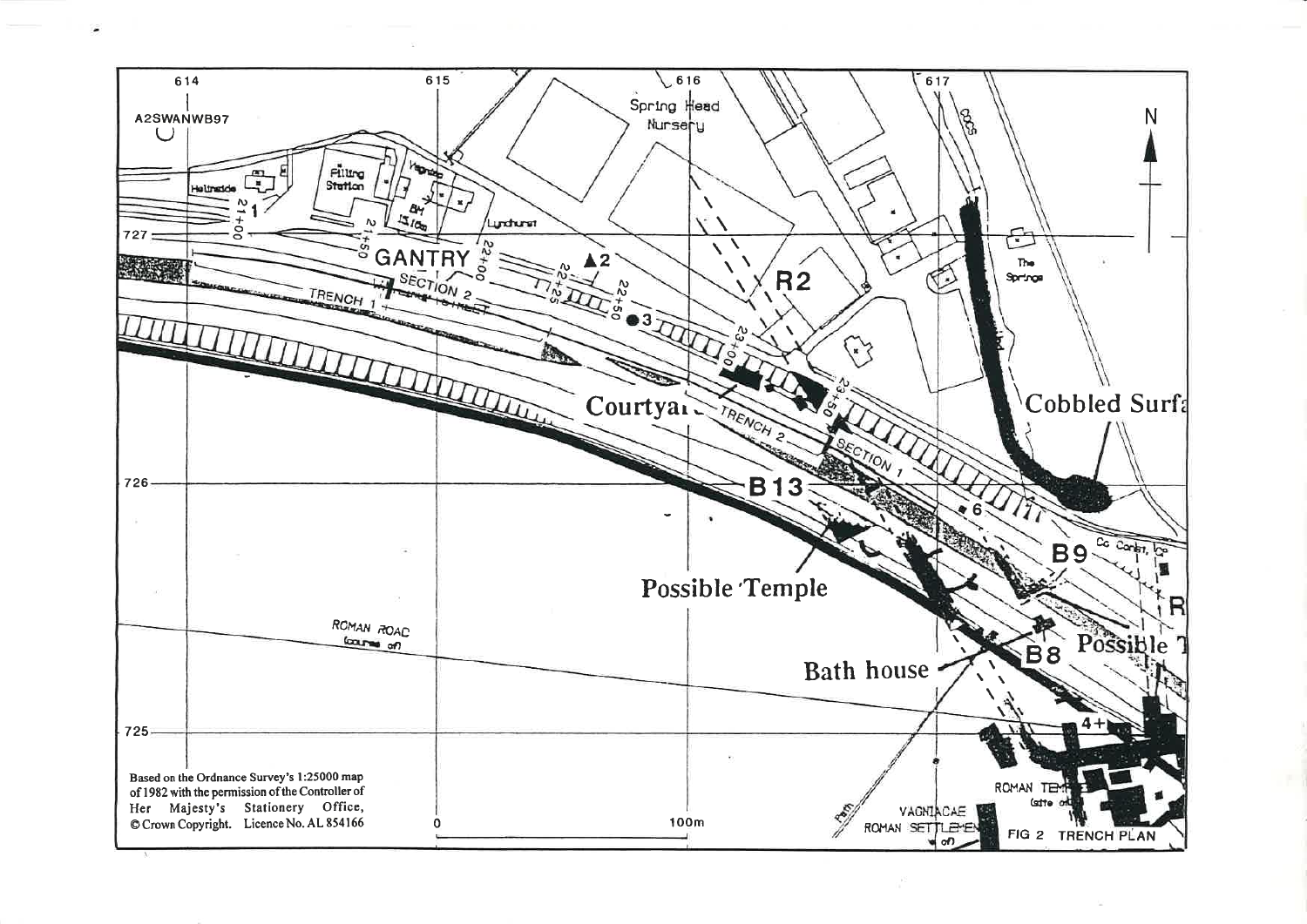